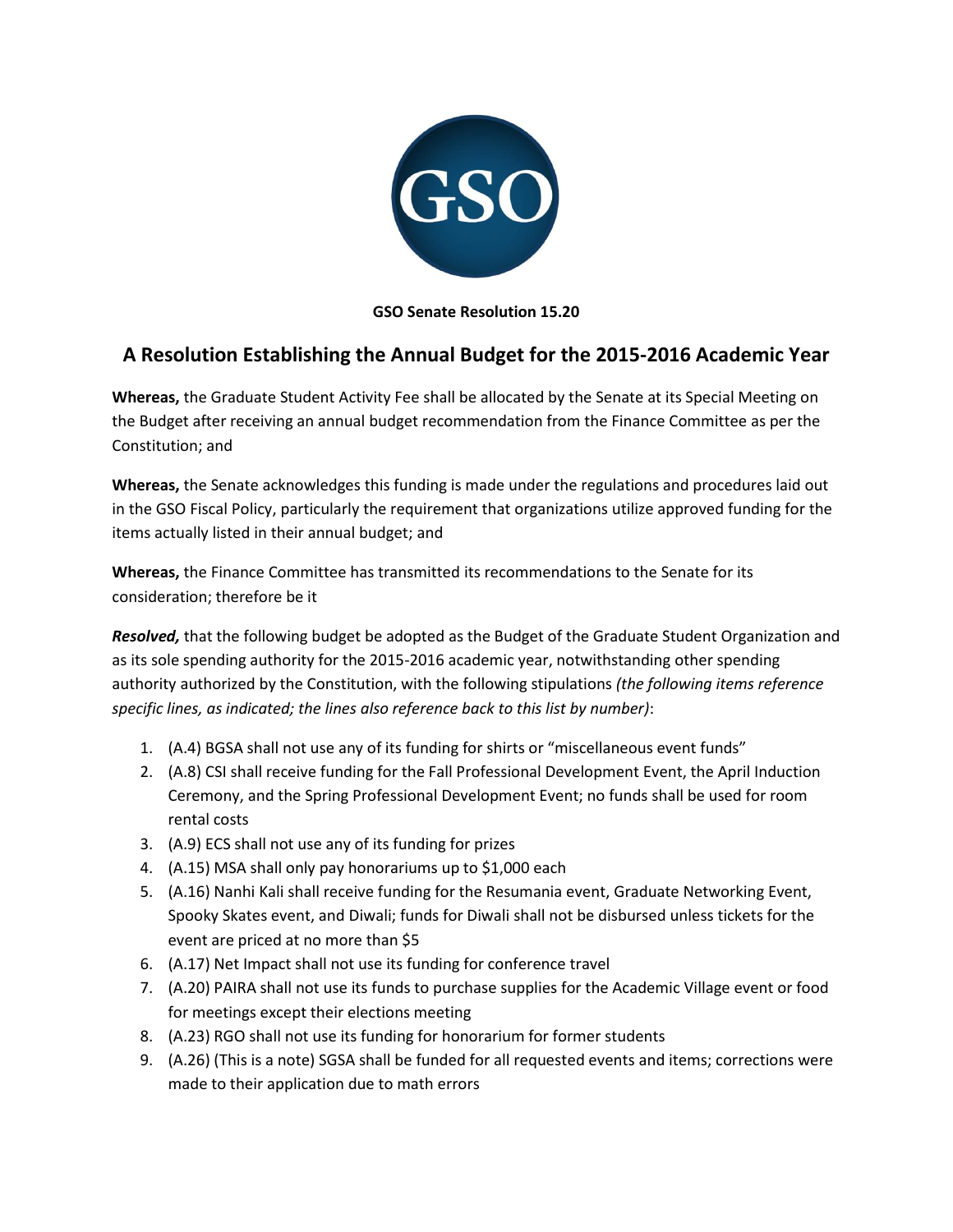- 10. (A.27) SPIC MAKAY shall use its funding for two talent show events and a single concert; this concert shall be funded entirely with GSO funds, no GSO funds are to be used toward any other concerts in the year
- 11. (A.29) STEP shall not use any of its funding on gas or transportation costs related to the DC or NYC networking trips; any other transportation costs must be mileage reimbursements, per university fiscal policy
- 12. (A.34) WIT shall not use any of its funding for conference registration costs
- 13. (B.6) Career Services shall pay its first speaker a maximum of \$1,000 and its second speaker a maximum of \$500
- 14. (B.7) Outdoor Education shall not use any of its funds toward the bobsledding activities
- 15. (B.8) WiSE shall not pay any speaker an honorarium greater than \$500
- 16. (B.9) The Slutzker Center for International Services shall only receive the approved funds once a committee is formed and begins meeting to study long-term orientation funding restructuring within the Division of Student Affairs (DSA)
- 17. (C1.2) The Executive Discretionary fund shall only be used when approved by a vote of the Executive Board
- 18. (C1.5-10) All Executive Compensation will be paid in equal monthly installments, or as equal as possible, spread as appropriate through the term of the relevant officer
- 19. (C1.11) The President's Benefits funds will be used for medical insurance and other medical costs, including standard medical, dental, and vision insurance
- 20. (C1.12) Any individuals traveling to NAGPS conferences or other events with GSO funds shall provide written reports to the Senate with details of their trip
- 21. (C1.13) The Graduate School payment shall only be remitted once the Comptroller receives a satisfactory written explanation for this expense from the Graduate School
- 22. (C3.6) 200 golf passes shall be purchased at \$30 each and sold for \$10 per pass during summer 2015, with an anticipated revenue of \$2,000
- 23. (C3.7) 450 Empire Park Passports shall be purchased at \$55 each and sold for \$20 each during the spring semester of 2016, with an anticipated revenue of \$9,000
- 24. (R.1-3) (This is a note) Anticipated Graduate Student Activity Fee revenue is \$389,760, representing \$40 per student per semester for 4872 students each semester, based on flat enrollment projections for next year; ESF revenue estimates were obtained from the ESF Registrar's Office; Endowment revenue estimate was obtained from the Graduate School
- 25. (O.1) (This is a note) Considering funds used from the GSO rollover account during the 2014- 2015 fiscal year, our rollover will be an estimated \$163,373 as of June 30, 2015; projected additions to this rollover from unspent or underspent lines in the 2014-2015 budget is \$26,000, resulting in a projected rollover on July 1, 2015 of \$189,373.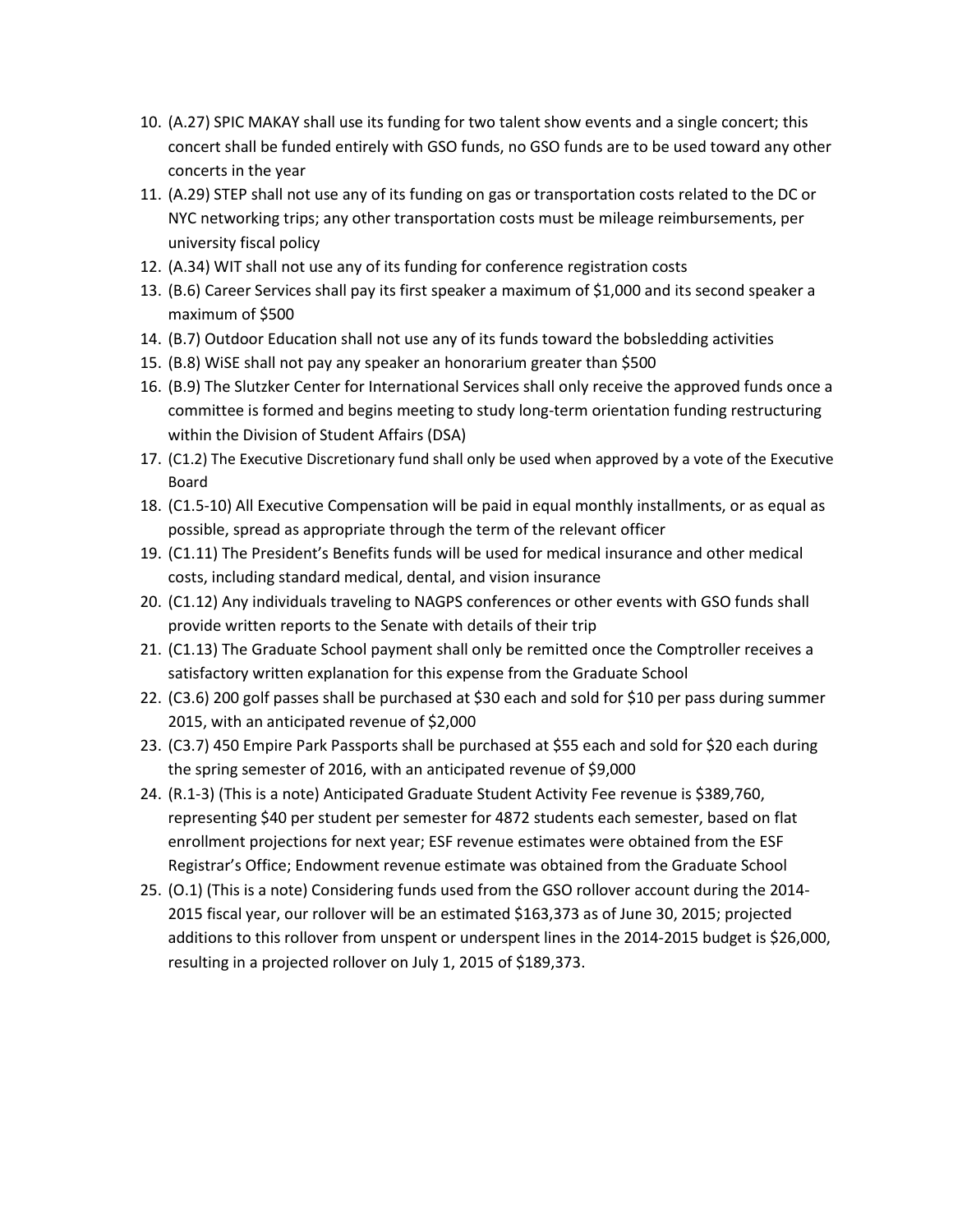# **Outlays**

|      |                                                                      | <b>Funding</b> |                 |
|------|----------------------------------------------------------------------|----------------|-----------------|
|      | <b>A. Student Organizations</b>                                      | <b>Level</b>   | <b>Stip</b>     |
| A.1  | (AGSO) Anthropology Graduate Student Organization                    | \$4,590.00     |                 |
| A.2  | (APDS) Association of Public Diplomacy Scholars                      | \$750.00       |                 |
| A.3  | (ASEE) American Society for Angineering Education                    | \$2,940.00     |                 |
| A.4  | (BGSA) Black Graduate Student Association                            | \$1,550.00     | $\mathbf{1}$    |
| A.5  | (BGSO) Biology Graduate Student Organization                         | \$2,475.00     |                 |
| A.6  | (CCRC) Composition and Cultural Rhetoric Graduate Circle             | \$2,060.00     |                 |
| A.7  | (CMC) Conflict Management Center                                     | \$2,460.00     |                 |
| A.8  | (CSI) Chi Sigma Iota                                                 | \$2,000.00     | $\overline{2}$  |
| A.9  | (ECS) Engineering and Computer Science Graduate Student Organization | \$3,010.00     | $\overline{3}$  |
| A.10 | (EGO) English Graduate Organization                                  | \$2,790.00     |                 |
| A.11 | George Fisk Comfort Society                                          | \$1,060.00     |                 |
| A.12 | (HGSO) History Graduate Student Organization                         | \$850.00       |                 |
| A.13 | (ISGO) iSchool Graduate Organization                                 | \$4,050.00     |                 |
| A.14 | (MGO) Mathematics Graduate Organization                              | \$2,660.00     |                 |
| A.15 | (MSA) Muslim Students' Association                                   | \$2,192.50     | $\overline{4}$  |
| A.16 | Nanhi Kali                                                           | \$3,520.00     | 5               |
| A.17 | Net Impact                                                           | \$2,410.00     | $6\overline{6}$ |
| A.18 | Open Doors                                                           | \$2,000.00     |                 |
| A.19 | (PAC) Psychology Action Committee                                    | \$1,280.00     |                 |
| A.20 | (PAIRA) Public Admin and International Relations Association         | \$10,030.00    | $\overline{7}$  |
| A.21 | (PhilGSO) Philosophy Graduate Student Organization                   | \$2,530.00     |                 |
| A.22 | (PhysGSO) Physics Graduate Student Organization                      | \$700.00       |                 |
| A.23 | (RGO) Religion Graduate Organization                                 | \$5,770.00     | 8               |
| A.24 | (RSA) Rhetorical Society of America Chapter at SU                    | \$1,750.00     |                 |
| A.25 | (SAA) Student Academy of Audiology SU Chapter                        | \$350.00       |                 |
| A.26 | (SGSA) Sociology Graduate Student Assemblage                         | \$1,534.00     | 9               |
| A.27 | <b>SPIC MAKAY</b>                                                    | \$4,910.00     | 10              |
| A.28 | (SSCFR) Syracuse Student Council on Family Relations                 | \$658.20       |                 |
| A.29 | (STEP) Students for Tomorrow's Environmental Policy                  | \$1,090.00     | 11              |
| A.30 | (SUGGS) Society of Undergrad and Graduate Geology Students           | \$3,250.00     |                 |
| A.31 | (SUPRA) Syracuse University Program for Refugee Assistance           | \$2,885.73     |                 |
| A.32 | (TSA) Turkish Student Association                                    | \$1,244.23     |                 |
| A.33 | (WGSO) Whitman Graduate Student Organization                         | \$1,500.00     |                 |
| A.34 | (WIT) Women In Technology                                            | \$600.00       | 12              |
|      | <b>Total A</b>                                                       | \$81,629.66    |                 |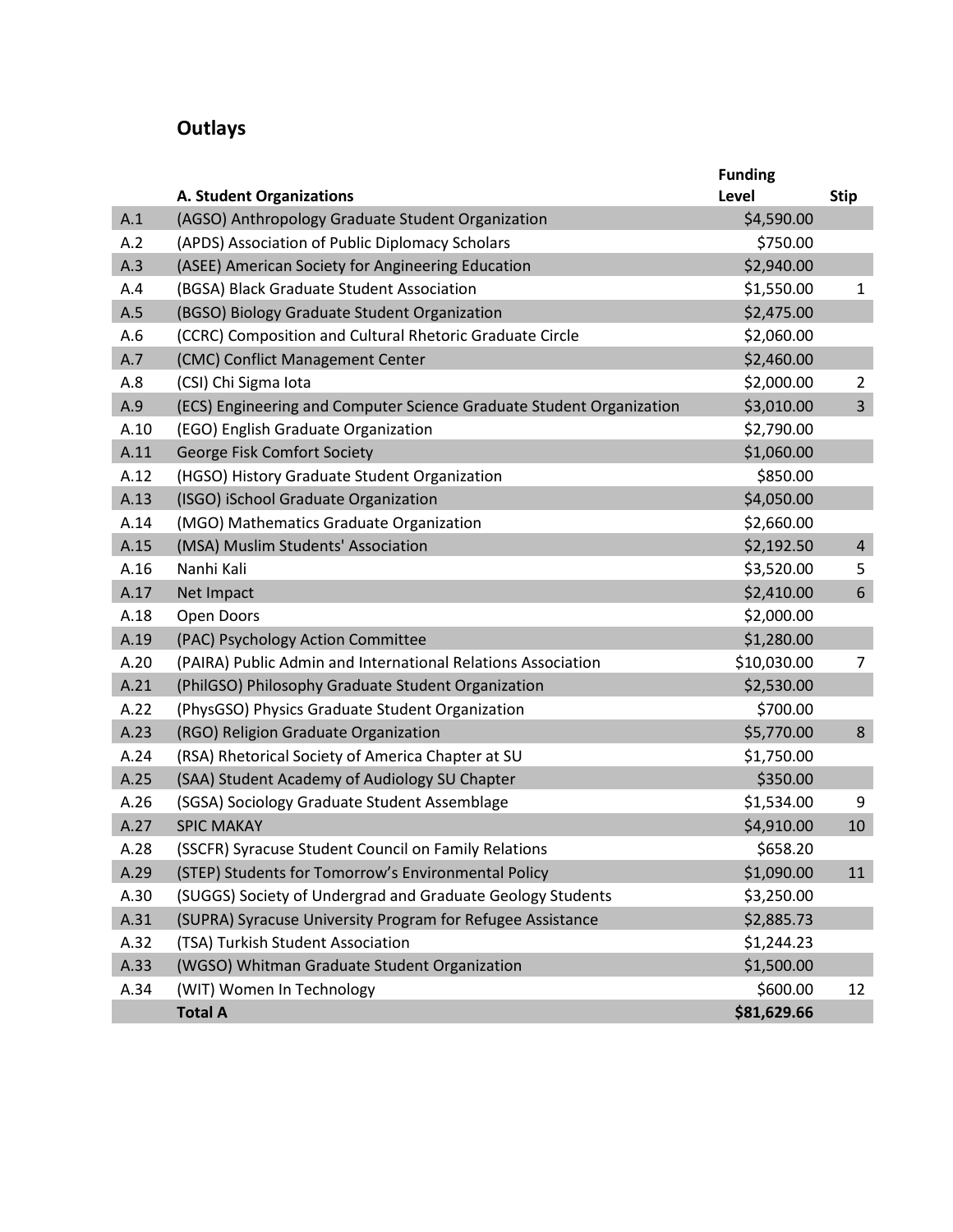|            |                                         | <b>Funding</b> |             |
|------------|-----------------------------------------|----------------|-------------|
|            | <b>B. Service Providers</b>             | Level          | <b>Stip</b> |
| B.1        | <b>Bernice Wright</b>                   | \$8,000.00     |             |
| B.2        | Inn Complete                            | \$35,000.00    |             |
| B.3        | <b>Student Legal Services</b>           | \$69,741.33    |             |
| B.4        | SU Daycare                              | \$8,500.00     |             |
| B.5        | The Graduate School Programs (FPP)      | \$11,345.00    |             |
| <b>B.6</b> | <b>Career Services</b>                  | \$11,783.00    | 13          |
| B.7        | <b>Outdoor Education</b>                | \$4,738.00     | 14          |
| <b>B.8</b> | Women in Science and Engineering (WiSE) | \$6,250.00     | 15          |
| <b>B.9</b> | <b>Slutzker Center</b>                  | \$19,642.00    | 16          |
|            | <b>Total B</b>                          | \$174,999.33   |             |

#### **C. GSO**

|                  |                                     | <b>Funding</b> |             |
|------------------|-------------------------------------|----------------|-------------|
|                  | <b>C1. Operating Expenses</b>       | Level          | <b>Stip</b> |
| C1.1             | Office Supplies and Phone           | \$2,000.00     |             |
| C <sub>1.2</sub> | <b>Executive Discretionary Fund</b> | \$4,000.00     | 17          |
| C1.3             | Senate Meeting Food                 | \$3,000.00     |             |
| C <sub>1.4</sub> | <b>Committee Expenses</b>           | \$1,500.00     |             |

#### **Executive Compensation**

| C1.5             | President                  | \$19,200.00 | 18 |
|------------------|----------------------------|-------------|----|
| C1.6             | Vice President, Internal   | \$6,000.00  | 18 |
| C <sub>1.7</sub> | Vice President, External   | \$6,000.00  | 18 |
| C1.8             | Comptroller                | \$6,000.00  | 18 |
| C1.9             | <b>Recording Secretary</b> | \$4,000.00  | 18 |
| C1.10            | <b>Financial Secretary</b> | \$4,000.00  | 18 |

#### **Benefits**

| C1.11 President | \$3,000.00 | د ک |
|-----------------|------------|-----|
|                 |            |     |

### **Other Operating Expenses**

| C1.13 Graduate School Payment<br>C1.14 Department Allocations | \$12,000.00<br>\$10,000.00 |  |
|---------------------------------------------------------------|----------------------------|--|
| <b>Total C1</b>                                               | \$87,318.00                |  |